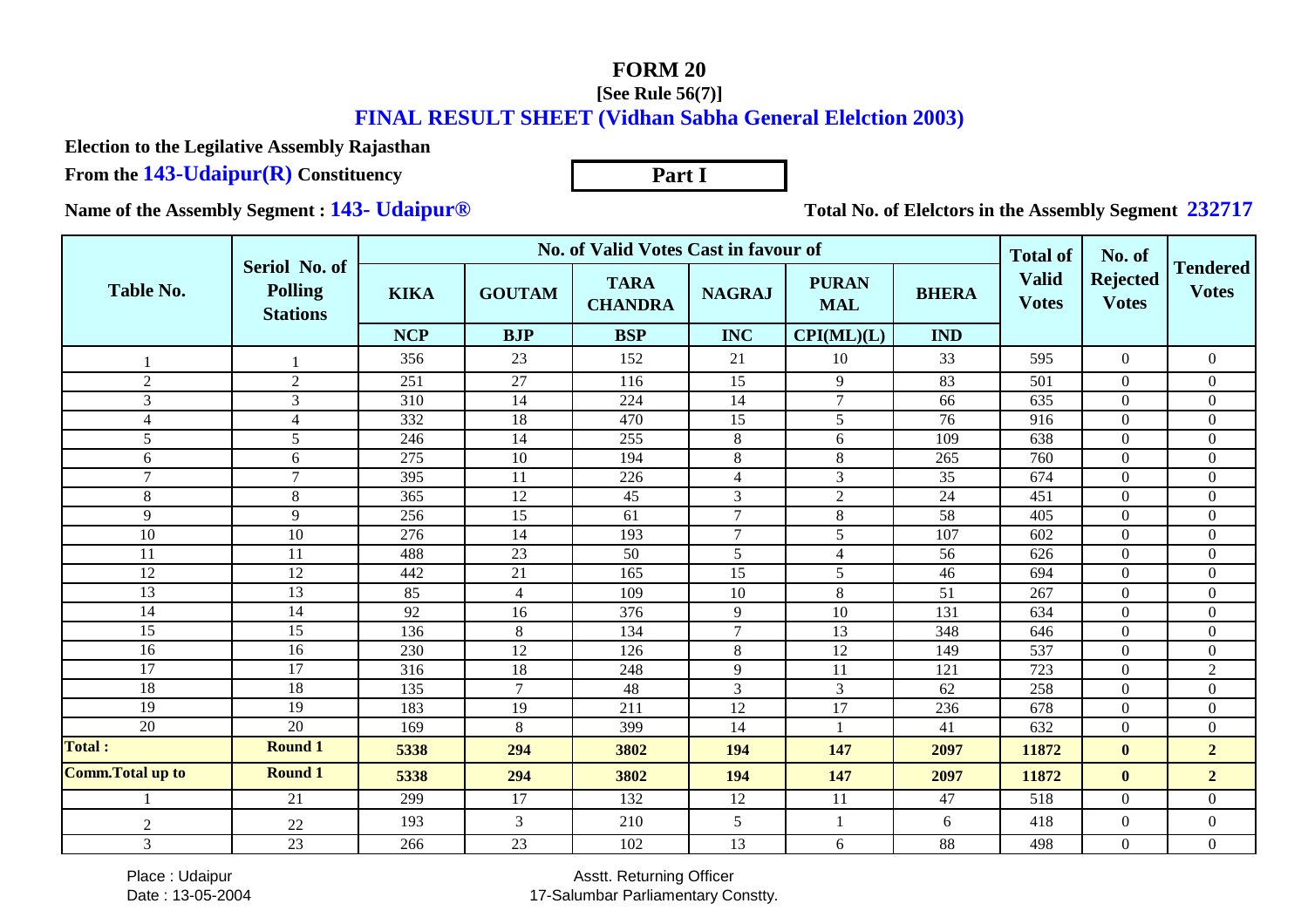|                          |                                                    |                  |                 | No. of Valid Votes Cast in favour of |                  |                            |                 | <b>Total of</b>              | No. of                          |                                 |
|--------------------------|----------------------------------------------------|------------------|-----------------|--------------------------------------|------------------|----------------------------|-----------------|------------------------------|---------------------------------|---------------------------------|
| <b>Table No.</b>         | Seriol No. of<br><b>Polling</b><br><b>Stations</b> | <b>KIKA</b>      | <b>GOUTAM</b>   | <b>TARA</b><br><b>CHANDRA</b>        | <b>NAGRAJ</b>    | <b>PURAN</b><br><b>MAL</b> | <b>BHERA</b>    | <b>Valid</b><br><b>Votes</b> | <b>Rejected</b><br><b>Votes</b> | <b>Tendered</b><br><b>Votes</b> |
|                          |                                                    | <b>NCP</b>       | <b>BJP</b>      | <b>BSP</b>                           | <b>INC</b>       | CPI(ML)(L)                 | <b>IND</b>      |                              |                                 |                                 |
| $\overline{4}$           | $\overline{24}$                                    | 391              | 16              | $\overline{216}$                     | 12               | 4                          | 74              | $\overline{713}$             | $\overline{0}$                  | $\mathbf{0}$                    |
| $\sqrt{5}$               | 25                                                 | 365              | 13              | 186                                  | 13               | -1                         | 57              | 635                          | $\boldsymbol{0}$                | $\boldsymbol{0}$                |
| 6                        | 26                                                 | 176              | 6               | 405                                  | 13               | 6                          | 163             | 769                          | $\mathbf{0}$                    | $\boldsymbol{0}$                |
| $\overline{7}$           | 27                                                 | $\overline{151}$ | $\overline{8}$  | 379                                  | 18               | $\overline{12}$            | 39              | $\overline{607}$             | $\overline{0}$                  | $\overline{0}$                  |
| 8                        | 28                                                 | 170              | $\overline{7}$  | 350                                  | 18               | $6\,$                      | 334             | 885                          | $\boldsymbol{0}$                | $\boldsymbol{0}$                |
| 9                        | $\overline{29}$                                    | 382              | 13              | 322                                  | $\overline{15}$  | $\overline{4}$             | 182             | 918                          | $\mathbf{0}$                    | $\boldsymbol{0}$                |
| $\overline{10}$          | $\overline{30}$                                    | 392              | 15              | 206                                  | $\boldsymbol{7}$ | $\mathbf{1}$               | 97              | 718                          | $\boldsymbol{0}$                | $\boldsymbol{0}$                |
| $\overline{11}$          | $\overline{31}$                                    | 85               | $\overline{4}$  | 123                                  | $\overline{4}$   | $\overline{4}$             | 238             | 458                          | $\overline{0}$                  | $\overline{0}$                  |
| 12                       | 32                                                 | 92               | 5               | 183                                  | 10               | 19                         | 358             | 667                          | $\overline{0}$                  | $\overline{0}$                  |
| 13                       | $\overline{33}$                                    | 267              | 10              | 145                                  | 6                | 10                         | 34              | 472                          | $\mathbf{0}$                    | $\boldsymbol{0}$                |
| $\overline{14}$          | $\overline{34}$                                    | 391              | 11              | $\overline{310}$                     | $\overline{15}$  | 6                          | $\overline{52}$ | 785                          | $\boldsymbol{0}$                | $\boldsymbol{0}$                |
| 15                       | $\overline{35}$                                    | 646              | 15              | 83                                   | 11               | 13                         | 70              | 838                          | $\overline{0}$                  |                                 |
| $\overline{16}$          | $\overline{36}$                                    | 397              | $\overline{9}$  | $\overline{111}$                     | $\overline{7}$   | $\overline{3}$             | $\overline{43}$ | 570                          | $\overline{0}$                  | $\overline{0}$                  |
| $\overline{17}$          | 37                                                 | 371              | 17              | 328                                  | 13               | $\overline{7}$             | 162             | 898                          | $\mathbf{0}$                    | $\overline{0}$                  |
| $\overline{18}$          | $\overline{38}$                                    | 294              | 3               | 420                                  | $\overline{4}$   | $\overline{2}$             | $\overline{54}$ | 777                          | $\mathbf{0}$                    | $\overline{0}$                  |
| $\overline{19}$          | $\overline{39}$                                    | 176              | 8               | 428                                  | 5                | $\overline{3}$             | 93              | 713                          | $\boldsymbol{0}$                | $\boldsymbol{0}$                |
| 20                       | 40                                                 | 240              | $\overline{7}$  | 408                                  | $8\,$            | $\overline{7}$             | 111             | 781                          | $\mathbf{0}$                    | $\boldsymbol{0}$                |
| <b>Total:</b>            | <b>Round 2</b>                                     | 5744             | 210             | 5047                                 | 209              | 126                        | 2302            | 13638                        | $\bf{0}$                        | $\mathbf{1}$                    |
| <b>Comm. Total up to</b> | <b>Round 2</b>                                     | 11082            | 504             | 8849                                 | 403              | 273                        | 4399            | 25510                        | $\bf{0}$                        | 3 <sup>1</sup>                  |
|                          | 41                                                 | 147              | 5               | 374                                  | $\mathfrak{S}$   | 6                          | 43              | 580                          | $\boldsymbol{0}$                | $\boldsymbol{0}$                |
| $\sqrt{2}$               | 42                                                 | 267              | $\overline{2}$  | 306                                  | $\overline{2}$   | 5                          | 71              | 653                          | $\boldsymbol{0}$                | $\boldsymbol{0}$                |
| 3                        | 43                                                 | 149              | 6               | 349                                  | 13               | $\overline{4}$             | 101             | 622                          | $\boldsymbol{0}$                | $\boldsymbol{0}$                |
| $\overline{4}$           | 44                                                 | $\overline{151}$ | $\overline{4}$  | 292                                  | $\mathbf{1}$     | $\overline{2}$             | 86              | 536                          | $\mathbf{0}$                    | $\overline{0}$                  |
| 5                        | 45                                                 | 257              | $\overline{10}$ | 540                                  | 10               | 5                          | 132             | 954                          | $\mathbf{0}$                    | $\overline{0}$                  |
| 6                        | 46                                                 | 262              | $\overline{12}$ | 376                                  | $\overline{13}$  | 6                          | 101             | 770                          | $\mathbf{0}$                    | $\overline{0}$                  |
| $\overline{7}$           | 47                                                 | 230              | 6               | 366                                  | $\overline{13}$  | $\overline{2}$             | 107             | 724                          | $\mathbf{0}$                    | 20                              |
| $\,8\,$                  | 48                                                 | 198              | $\overline{0}$  | 288                                  | $\mathfrak{Z}$   | $\theta$                   | 77              | 566                          | $\mathbf{0}$                    | $\overline{0}$                  |
| 9                        | 49                                                 | $\overline{219}$ | $\overline{12}$ | 315                                  | 12               | 9                          | $\overline{36}$ | 603                          | $\boldsymbol{0}$                | $\overline{0}$                  |
| 10                       | 50                                                 | 436              | 17              | 429                                  | $\overline{11}$  | $\overline{7}$             | 57              | 957                          | $\mathbf{0}$                    | $\overline{0}$                  |
| $\overline{11}$          | 51                                                 | $\overline{501}$ | 23              | 259                                  | 20               | $\overline{7}$             | 32              | 842                          | $\mathbf{0}$                    | $\overline{0}$                  |
| 12                       | 52                                                 | 291              | 13              | 352                                  | 11               | 8                          | 39              | 714                          | $\boldsymbol{0}$                | $\boldsymbol{0}$                |
| 13                       | 53                                                 | 407              | 29              | 474                                  | $\overline{19}$  | 5                          | $\overline{30}$ | 964                          | $\overline{0}$                  | $\boldsymbol{0}$                |
| 14                       | 54                                                 | 647              | 34              | 110                                  | $\overline{14}$  | 16                         | 110             | 931                          | $\mathbf{0}$                    | $\boldsymbol{0}$                |
| 15                       | 55                                                 | 212              | 18              | 219                                  | 19               | $\overline{11}$            | 53              | 532                          | $\boldsymbol{0}$                | $\overline{0}$                  |
| $\overline{16}$          | $\overline{56}$                                    | 149              | 8               | $\overline{36}$                      | 11               | 10                         | 82              | 296                          | $\overline{0}$                  | $\overline{0}$                  |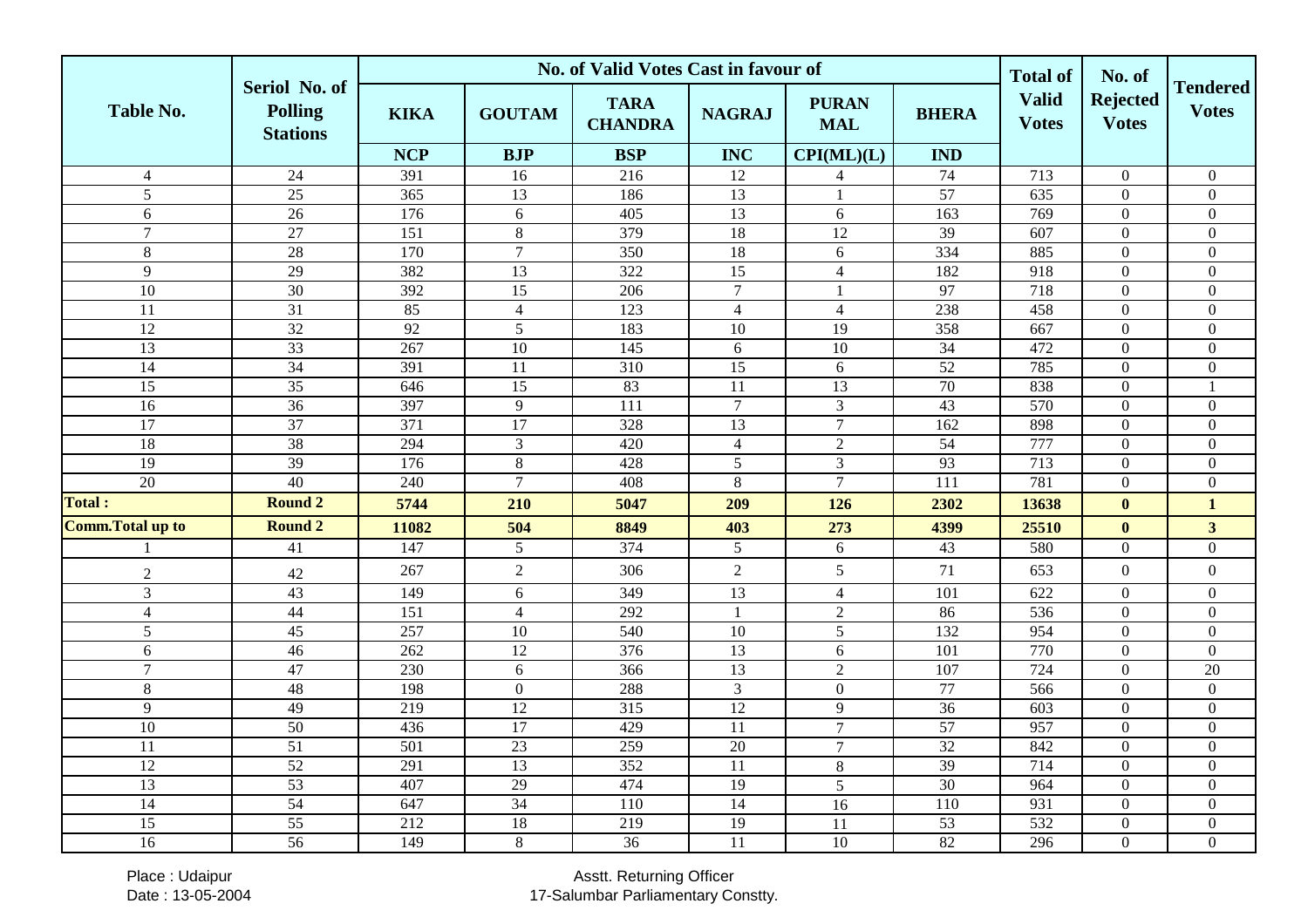|                          |                                                    |                  |                       | No. of Valid Votes Cast in favour of |                       |                            |                 | <b>Total of</b>              | No. of                          |                                    |
|--------------------------|----------------------------------------------------|------------------|-----------------------|--------------------------------------|-----------------------|----------------------------|-----------------|------------------------------|---------------------------------|------------------------------------|
| <b>Table No.</b>         | Seriol No. of<br><b>Polling</b><br><b>Stations</b> | <b>KIKA</b>      | <b>GOUTAM</b>         | <b>TARA</b><br><b>CHANDRA</b>        | <b>NAGRAJ</b>         | <b>PURAN</b><br><b>MAL</b> | <b>BHERA</b>    | <b>Valid</b><br><b>Votes</b> | <b>Rejected</b><br><b>Votes</b> | <b>Tendered</b><br><b>Votes</b>    |
|                          |                                                    | <b>NCP</b>       | <b>BJP</b>            | <b>BSP</b>                           | <b>INC</b>            | CPI(ML)(L)                 | <b>IND</b>      |                              |                                 |                                    |
| $\overline{17}$          | $\overline{57}$                                    | 341              | 14                    | $20\,$                               | $\mathbf{1}$          | 3                          | 21              | 400                          | $\boldsymbol{0}$                | $\overline{0}$                     |
| 18                       | 58                                                 | 203              | $\overline{4}$        | 337                                  | $\overline{7}$        | $\overline{1}$             | 116             | 668                          | $\boldsymbol{0}$                | $\boldsymbol{0}$                   |
| 19                       | 59                                                 | 179              | $\overline{5}$        | 192                                  | 13                    | $\overline{9}$             | 153             | $\overline{551}$             | $\mathbf{0}$                    | $\mathbf{0}$                       |
| 20                       | 60                                                 | $\overline{276}$ | $\overline{12}$       | $\overline{310}$                     | $\overline{14}$       | 6                          | $\overline{53}$ | 671                          | $\boldsymbol{0}$                | $\boldsymbol{0}$                   |
| <b>Total:</b>            | <b>Round 3</b>                                     | 5522             | 234                   | 5944                                 | 212                   | 122                        | 1500            | 13534                        | $\bf{0}$                        | 20                                 |
| <b>Comm. Total up to</b> | <b>Round 3</b>                                     | 16604            | 738                   | 14793                                | 615                   | 395                        | 5899            | 39044                        | $\bf{0}$                        | 23                                 |
|                          | 61                                                 | 373              | $\tau$                | 196                                  | $\tau$                | $\tau$                     | $42\,$          | 632                          | $\overline{0}$                  | $\boldsymbol{0}$                   |
| $\sqrt{2}$               | 62                                                 | 210              | $\overline{4}$        | 214                                  | $\overline{4}$        | $5\,$                      | 156             | 593                          | $\boldsymbol{0}$                | $\boldsymbol{0}$                   |
| $\mathfrak{Z}$           | $\overline{63}$                                    | 193              | $\tau$                | 241                                  | $\tau$                | $\mathfrak{Z}$             | 105             | 556                          | $\mathbf{0}$                    | $\boldsymbol{0}$                   |
| $\overline{4}$           | 64                                                 | 539              | $\overline{24}$       | 341                                  | 14                    | $\,8\,$                    | $\overline{57}$ | 983                          | $\mathbf{0}$                    | $\boldsymbol{0}$                   |
| 5                        | $\overline{65}$                                    | 689              | $\overline{12}$       | 101                                  | $\overline{7}$        | $\overline{3}$             | 43              | 855                          | $\mathbf{0}$                    | $\overline{20}$                    |
| 6                        | $\overline{66}$                                    | 308              | $\overline{9}$        | 96                                   | $\overline{11}$       | $\overline{2}$             | 18              | 444                          | $\overline{0}$                  | $\boldsymbol{0}$                   |
| $\overline{7}$           | 67                                                 | 533              | 42                    | 419                                  | $\overline{31}$       | 19                         | 72              | 1116                         | $\mathbf{0}$                    | $\boldsymbol{0}$                   |
| 8                        | 68                                                 | 126              | 8                     | 199                                  | $10\,$                | $\overline{4}$             | 14              | $\overline{361}$             | $\theta$                        | $\boldsymbol{0}$                   |
| 9                        | 69                                                 | 758              | $\overline{32}$       | 94                                   | $\,8\,$               | 14                         | $\overline{52}$ | 958                          | $\boldsymbol{0}$                | $\boldsymbol{0}$                   |
| $\overline{10}$          | 70                                                 | 673              | 30                    | 84                                   | 10                    | $\overline{7}$             | 35              | 839                          | $\overline{0}$                  | $\overline{0}$                     |
| 11                       | $\overline{71}$                                    | 287              | $\overline{22}$       | 332                                  | $\overline{33}$       | 18                         | 60              | 752                          | $\boldsymbol{0}$                | $\overline{0}$                     |
| 12                       | 72                                                 | 366              | 24                    | 293                                  | 23                    | $\mathfrak{S}$             | 47              | 758                          | $\boldsymbol{0}$                | $\boldsymbol{0}$                   |
| 13                       | 73                                                 | 152              | $\sqrt{5}$            | 39                                   | $\mathfrak{Z}$        | -1                         | 14              | 214                          | $\mathbf{0}$                    | $\boldsymbol{0}$                   |
| 14                       | 74                                                 | 320              | 19                    | 118                                  | 12                    | 9                          | 138             | 616                          | $\mathbf{0}$                    | $\boldsymbol{0}$                   |
| $\overline{15}$          | 75                                                 | 395              | $\overline{11}$       | $\overline{65}$                      | $\overline{9}$        | 5                          | $\overline{31}$ | $\overline{516}$             | $\mathbf{0}$                    | $\overline{0}$                     |
| 16<br>17                 | 76                                                 | 467              | 16                    | 135                                  | 11                    | 14                         | 61              | 704                          | $\boldsymbol{0}$                | $\boldsymbol{0}$                   |
| 18                       | 77<br>78                                           | 451              | $\overline{37}$       | 246                                  | 49                    | 21                         | 86              | 890                          | $\overline{0}$                  | $\overline{0}$                     |
| 19                       | 79                                                 | 335<br>376       | 30<br>$\overline{13}$ | 260<br>468                           | 33<br>$\overline{17}$ | 24<br>$\mathfrak{Z}$       | 69<br>12        | 751<br>889                   | $\boldsymbol{0}$<br>$\Omega$    | $\boldsymbol{0}$<br>$\overline{0}$ |
| 20                       | 80                                                 | 310              | 28                    | 268                                  | 39                    | 17                         | 39              | 701                          | $\boldsymbol{0}$                | $\boldsymbol{0}$                   |
| <b>Total:</b>            | <b>Round 4</b>                                     | 7861             | 380                   | 4209                                 | 338                   | 189                        | 1151            | 14128                        | $\bf{0}$                        | 20                                 |
| <b>Comm. Total up to</b> | <b>Round 4</b>                                     | 24465            | 1118                  | 19002                                | 953                   | 584                        | 7050            | 53172                        | $\bf{0}$                        | 43                                 |
|                          | 81                                                 | 541              | 25                    | 66                                   | 15                    | 6                          | 23              | 676                          | $\boldsymbol{0}$                | $\boldsymbol{0}$                   |
| $\overline{2}$           | 82                                                 | 293              | $\overline{14}$       | 457                                  | $\overline{20}$       | 10                         | 38              | 832                          | $\mathbf{0}$                    | $\boldsymbol{0}$                   |
| $\mathfrak{Z}$           | 83                                                 | 238              | 13                    | 361                                  | 5                     | $\mathfrak{Z}$             | $21\,$          | 641                          | $\boldsymbol{0}$                | $\mathbf{1}$                       |
| $\overline{4}$           | 84                                                 | 496              | 10                    | 74                                   | $\overline{4}$        | $\,8\,$                    | 57              | 649                          | $\boldsymbol{0}$                | $\overline{0}$                     |
| 5                        | 85                                                 | 606              | $\overline{12}$       | $\overline{26}$                      | $\overline{2}$        | $\overline{2}$             | 14              | 662                          | $\boldsymbol{0}$                | $\overline{0}$                     |
| $6\,$                    | 86                                                 | 229              | 11                    | 160                                  | 11                    | $\overline{3}$             | 47              | 461                          | $\boldsymbol{0}$                | $\boldsymbol{0}$                   |

Place : Udaipur Date : 13-05-2004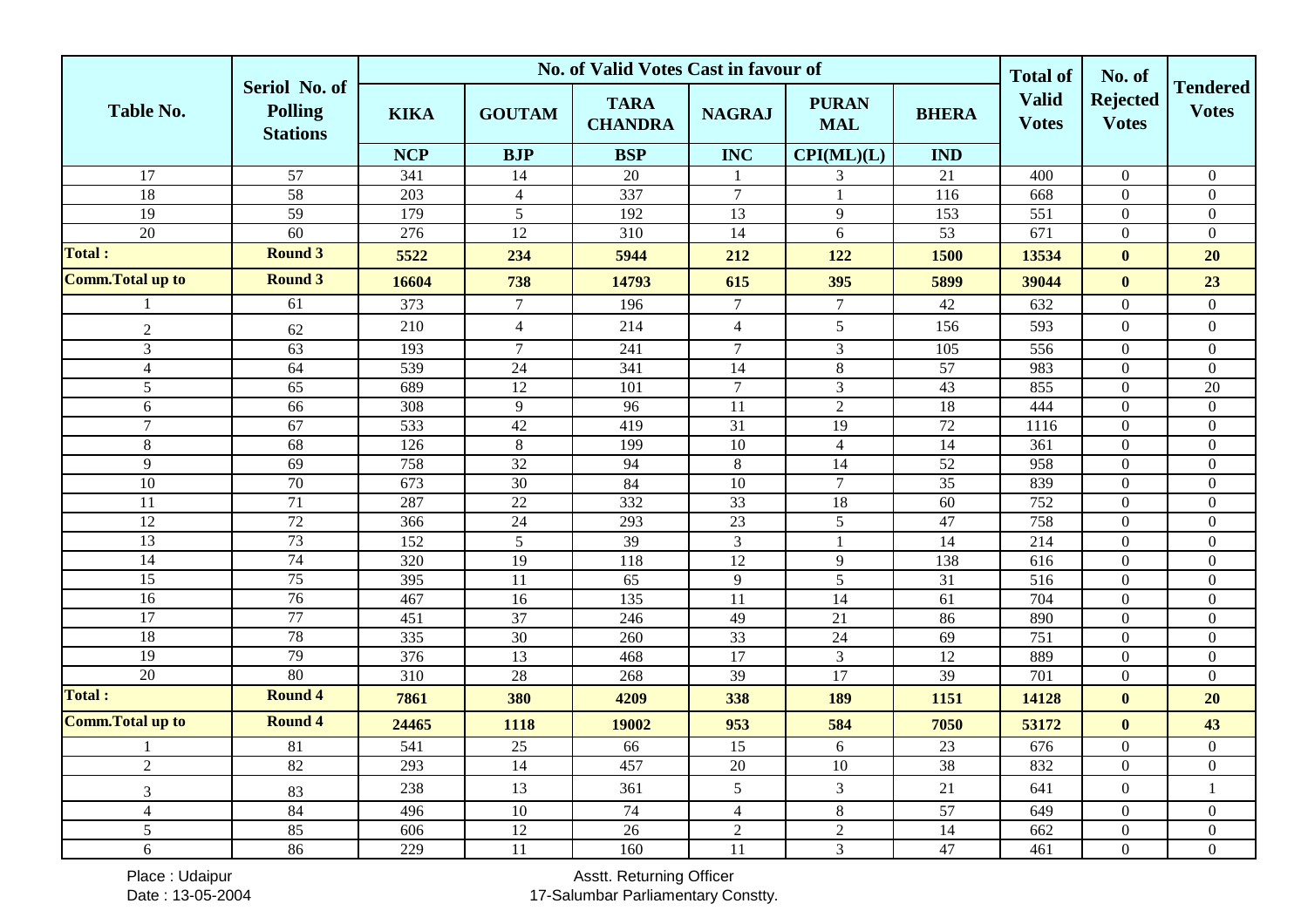|                          |                                                    |                  |                  | No. of Valid Votes Cast in favour of |                 |                            |                 | <b>Total of</b>              | No. of                          |                                 |
|--------------------------|----------------------------------------------------|------------------|------------------|--------------------------------------|-----------------|----------------------------|-----------------|------------------------------|---------------------------------|---------------------------------|
| <b>Table No.</b>         | Seriol No. of<br><b>Polling</b><br><b>Stations</b> | <b>KIKA</b>      | <b>GOUTAM</b>    | <b>TARA</b><br><b>CHANDRA</b>        | <b>NAGRAJ</b>   | <b>PURAN</b><br><b>MAL</b> | <b>BHERA</b>    | <b>Valid</b><br><b>Votes</b> | <b>Rejected</b><br><b>Votes</b> | <b>Tendered</b><br><b>Votes</b> |
|                          |                                                    | <b>NCP</b>       | <b>BJP</b>       | <b>BSP</b>                           | <b>INC</b>      | CPI(ML)(L)                 | <b>IND</b>      |                              |                                 |                                 |
| $\overline{7}$           | 87                                                 | 417              | 22               | 266                                  | 21              | 9                          | 22              | 757                          | $\boldsymbol{0}$                | $\boldsymbol{0}$                |
| $\overline{8}$           | 88                                                 | 232              | $\sqrt{5}$       | 121                                  | $\,8\,$         | $\mathfrak{Z}$             | 16              | 385                          | $\boldsymbol{0}$                | $\boldsymbol{0}$                |
| $\overline{9}$           | 89                                                 | 572              | 34               | 62                                   | 17              | 10                         | $\overline{39}$ | 734                          | $\mathbf{0}$                    | $\overline{0}$                  |
| $\overline{10}$          | 90                                                 | 369              | $\overline{12}$  | 70                                   | $\overline{9}$  | 6                          | $\overline{46}$ | 512                          | $\mathbf{0}$                    | $\overline{0}$                  |
| 11                       | 91                                                 | 258              | 19               | 167                                  | $\overline{19}$ | 10                         | 48              | $\overline{521}$             | $\boldsymbol{0}$                | $\boldsymbol{0}$                |
| 12                       | 92                                                 | $\overline{605}$ | 23               | $\overline{211}$                     | $\overline{10}$ | $\overline{10}$            | 86              | 945                          | $\overline{0}$                  | $\boldsymbol{0}$                |
| 13                       | 93                                                 | 595              | $20\,$           | 109                                  | 11              | 11                         | 98              | 844                          | $\mathbf{0}$                    | $\boldsymbol{0}$                |
| $\overline{14}$          | 94                                                 | 236              | $\overline{13}$  | $\overline{28}$                      | 3               | $\overline{2}$             | 10              | 292                          | $\overline{0}$                  | $\overline{0}$                  |
| 15                       | 95                                                 | $\overline{33}$  | $\overline{4}$   | 136                                  | $\overline{2}$  | $\boldsymbol{0}$           | $\mathbf{1}$    | 176                          | $\boldsymbol{0}$                | $\boldsymbol{0}$                |
| 16                       | 96                                                 | 187              | 18               | 185                                  | 23              | 14                         | 53              | 480                          | $\boldsymbol{0}$                | $\boldsymbol{0}$                |
| $\overline{17}$          | 97                                                 | 421              | $\overline{13}$  | 264                                  | $\overline{18}$ | 11                         | 25              | 752                          | $\mathbf{0}$                    | $\boldsymbol{0}$                |
| $\overline{18}$          | 98                                                 | 727              | 27               | 60                                   | 9               | 9                          | 42              | 874                          | $\mathbf{0}$                    | $\overline{0}$                  |
| $\overline{19}$          | 99                                                 | $\overline{620}$ | $\overline{27}$  | $\overline{315}$                     | $\overline{7}$  | $\overline{2}$             | $\overline{24}$ | 995                          | $\mathbf{0}$                    | $\boldsymbol{0}$                |
| 20                       | 100                                                | 456              | 13               | 276                                  | 6               | $28\,$                     | 21              | 800                          | $\boldsymbol{0}$                | $\boldsymbol{0}$                |
| Total:                   | <b>Round 5</b>                                     | 8131             | 335              | 3414                                 | 220             | 157                        | 731             | 12988                        | $\mathbf{0}$                    | $\mathbf{1}$                    |
| <b>Comm. Total up to</b> | <b>Round 5</b>                                     | 32596            | 1453             | 22416                                | 1173            | 741                        | 7781            | 66160                        | $\mathbf{0}$                    | 44                              |
|                          | 101                                                | 178              | $\,8\,$          | 430                                  | 10              | $\tau$                     | 20              | 653                          | $\boldsymbol{0}$                | $\boldsymbol{0}$                |
| $\overline{2}$           | 102                                                | 456              | $\,8\,$          | 179                                  | $\overline{15}$ | $\overline{4}$             | $\overline{31}$ | 693                          | $\overline{0}$                  | $\boldsymbol{0}$                |
| $\overline{3}$           | 103                                                | 188              | $\overline{16}$  | 298                                  | 27              | $\overline{8}$             | $\overline{55}$ | 592                          | $\boldsymbol{0}$                | $\boldsymbol{0}$                |
| $\overline{4}$           | 104                                                | 158              | 13               | 175                                  | 13              | 12                         | 18              | 389                          | $\overline{0}$                  | $\boldsymbol{0}$                |
| $\overline{5}$           | 105                                                | 64               | 5                | 373                                  | $\overline{22}$ | $\overline{4}$             | $\overline{10}$ | 478                          | $\mathbf{0}$                    | $\boldsymbol{0}$                |
| 6                        | 106                                                | 355              | $\overline{15}$  | 325                                  | 12              | $\overline{2}$             | $\overline{15}$ | 724                          | $\overline{0}$                  | $\boldsymbol{0}$                |
| $\tau$                   | 107                                                | 199              | $22\,$           | 352                                  | $27\,$          | 16                         | 38              | 654                          | $\boldsymbol{0}$                | $\boldsymbol{0}$                |
| $\overline{8}$           | 108                                                | 160              | $\overline{7}$   | 380                                  | 19              | $\overline{7}$             | 23              | 596                          | $\mathbf{0}$                    | $\boldsymbol{0}$                |
| 9                        | 109                                                | 299              | $\overline{15}$  | 324                                  | $\overline{18}$ | $\overline{5}$             | $\overline{21}$ | 682                          | $\boldsymbol{0}$                | $\boldsymbol{0}$                |
| $\overline{10}$          | 110                                                | $\overline{311}$ | 6                | 484                                  | $\overline{20}$ | $\overline{13}$            | 13              | 847                          | $\mathbf{0}$                    | $\overline{0}$                  |
| 11                       | 111                                                | 319              | 14               | 451                                  | 21              | $\overline{7}$             | 30              | 842                          | $\boldsymbol{0}$                | 1                               |
| $\overline{12}$          | 112                                                | 303              | 17               | 457                                  | 15              | $\mathfrak{Z}$             | 11              | 806                          | $\boldsymbol{0}$                | $\boldsymbol{0}$                |
| $\overline{13}$          | 113                                                | 314              | $\overline{7}$   | 377                                  | 11              | $\sqrt{5}$                 | 9               | 723                          | $\mathbf{0}$                    | $\boldsymbol{0}$                |
| 14                       | 114                                                | 223              | $\overline{0}$   | 478                                  | 3               | $\overline{3}$             | $\overline{12}$ | 719                          | $\overline{0}$                  | $\boldsymbol{0}$                |
| 15                       | 115                                                | 245              | $\overline{2}$   | 520                                  | $\overline{3}$  | $\overline{4}$             | $\overline{3}$  | 777                          | $\mathbf{0}$                    | $\boldsymbol{0}$                |
| 16                       | 116                                                | 276              | $\boldsymbol{7}$ | 291                                  | $\mathfrak{Z}$  | $\boldsymbol{7}$           | 15              | 599                          | $\boldsymbol{0}$                | $\boldsymbol{0}$                |
| $\overline{17}$          | 117                                                | 323              | $\overline{4}$   | 491                                  | $\overline{7}$  | $\overline{4}$             | $\overline{19}$ | 848                          | $\boldsymbol{0}$                | $\boldsymbol{0}$                |
| 18                       | 118                                                | $\overline{342}$ | $\overline{11}$  | 281                                  | $\overline{13}$ | $\tau$                     | $\overline{36}$ | 690                          | $\mathbf{0}$                    | $\overline{2}$                  |
| $\overline{19}$          | 119                                                | 296              | 6                | 430                                  | 9               | $\overline{2}$             | 9               | 752                          | $\overline{0}$                  | $\overline{0}$                  |

Place : Udaipur Date : 13-05-2004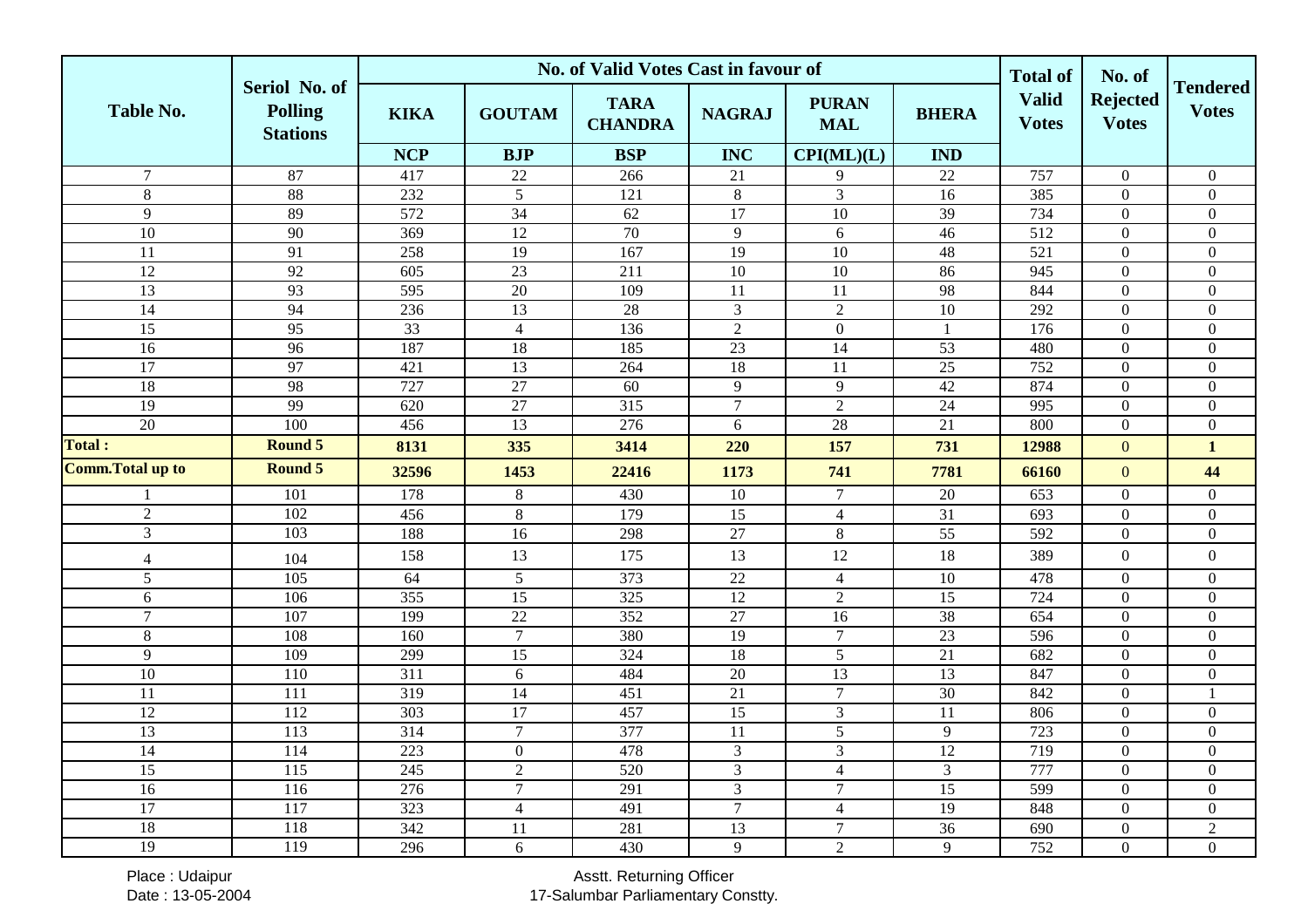|                          |                                                    |             |                         | No. of Valid Votes Cast in favour of |                  |                            |                 | <b>Total of</b>              | No. of                          |                                 |
|--------------------------|----------------------------------------------------|-------------|-------------------------|--------------------------------------|------------------|----------------------------|-----------------|------------------------------|---------------------------------|---------------------------------|
| <b>Table No.</b>         | Seriol No. of<br><b>Polling</b><br><b>Stations</b> | <b>KIKA</b> | <b>GOUTAM</b>           | <b>TARA</b><br><b>CHANDRA</b>        | <b>NAGRAJ</b>    | <b>PURAN</b><br><b>MAL</b> | <b>BHERA</b>    | <b>Valid</b><br><b>Votes</b> | <b>Rejected</b><br><b>Votes</b> | <b>Tendered</b><br><b>Votes</b> |
|                          |                                                    | <b>NCP</b>  | <b>BJP</b>              | <b>BSP</b>                           | <b>INC</b>       | CPI(ML)(L)                 | <b>IND</b>      |                              |                                 |                                 |
| $\overline{20}$          | 120                                                | 481         | 3                       | $\overline{35}$                      | $\overline{0}$   | $\overline{0}$             | 11              | 530                          | $\boldsymbol{0}$                | $\boldsymbol{0}$                |
| <b>Total:</b>            | Round 6                                            | 5490        | 186                     | 7131                                 | 268              | 120                        | 399             | 13594                        | $\boldsymbol{0}$                | 3 <sup>1</sup>                  |
| <b>Comm. Total up to</b> | Round 6                                            | 38086       | 1639                    | 29547                                | 1441             | 861                        | 8180            | 79754                        | $\mathbf{0}$                    | 47                              |
| 1                        | 121                                                | 312         | $\overline{4}$          | 369                                  | $5\,$            | $\overline{4}$             | 6               | 700                          | $\overline{0}$                  | $\overline{0}$                  |
| $\overline{2}$           | 122                                                | 173         | $\overline{2}$          | 357                                  | $\mathfrak{Z}$   | $\overline{3}$             | 15              | 553                          | $\boldsymbol{0}$                | $\boldsymbol{0}$                |
| $\overline{3}$           | 123                                                | 148         | $\sqrt{2}$              | 257                                  | $\mathbf{1}$     | $\boldsymbol{0}$           | $\sqrt{2}$      | 410                          | $\mathbf{0}$                    | $\boldsymbol{0}$                |
| $\overline{4}$           | 124                                                | 261         | 17                      | 206                                  | $\overline{5}$   | $\mathbf{1}$               | $\overline{11}$ | 501                          | $\boldsymbol{0}$                | 1                               |
| 5                        | 125                                                | 342         | 14                      | 255                                  | $8\,$            | 5                          | 14              | 638                          | $\boldsymbol{0}$                | $\boldsymbol{0}$                |
| 6                        | 126                                                | 179         | $\mathbf{1}$            | 394                                  | $\overline{4}$   | $\boldsymbol{2}$           | $\tau$          | 587                          | $\boldsymbol{0}$                | $\overline{0}$                  |
| $\overline{7}$           | 127                                                | 274         | $\overline{\mathbf{3}}$ | 628                                  | 1                | $\mathbf{1}$               | 9               | $\overline{916}$             | $\overline{0}$                  | $\boldsymbol{0}$                |
| $\,8\,$                  | 128                                                | 290         | $\overline{2}$          | $\overline{565}$                     | $\overline{4}$   | $\overline{2}$             | $\overline{14}$ | 877                          | $\boldsymbol{0}$                | $\boldsymbol{0}$                |
| 9                        | 129                                                | 286         | 5                       | 529                                  | $8\,$            | $\,8\,$                    | $\overline{15}$ | 851                          | $\mathbf{0}$                    | $\boldsymbol{0}$                |
| 10                       | 130                                                | 216         | $\mathbf{1}$            | 511                                  | $\overline{4}$   | $\overline{1}$             | $\mathfrak{Z}$  | 736                          | $\boldsymbol{0}$                | 1                               |
| 11                       | 131                                                | 290         | 6                       | 398                                  | 10               | $\mathbf{0}$               | $\overline{15}$ | 719                          | $\overline{0}$                  | $\boldsymbol{0}$                |
| $\overline{12}$          | 132                                                | 256         | $\mathbf{1}$            | 505                                  | $\overline{2}$   |                            | 6               | 771                          | $\mathbf{0}$                    | $\boldsymbol{0}$                |
| $\overline{13}$          | 133                                                | 408         | $\overline{12}$         | 631                                  | $\overline{17}$  | $\overline{4}$             | $\overline{18}$ | 1090                         | $\overline{0}$                  | $\overline{0}$                  |
| $\overline{14}$          | 134                                                | 274         | 15                      | 442                                  | $\overline{12}$  | $\overline{4}$             | $\overline{16}$ | 763                          | $\mathbf{0}$                    | $\boldsymbol{0}$                |
| 15                       | 135                                                | 663         | $\overline{4}$          | 146                                  | $\boldsymbol{2}$ | $\sqrt{2}$                 | 9               | 826                          | $\boldsymbol{0}$                | $\boldsymbol{0}$                |
| 16                       | 136                                                | 337         | $\mathfrak{S}$          | 226                                  | 1                | $\sqrt{2}$                 | $\sqrt{6}$      | 577                          | $\boldsymbol{0}$                | $\boldsymbol{0}$                |
| 17                       | 137                                                | 571         | $\overline{2}$          | 26                                   | $\sqrt{2}$       | $\overline{3}$             | 9               | 613                          | $\boldsymbol{0}$                | $\boldsymbol{0}$                |
| $\overline{18}$          | 138                                                | 685         | 6                       | 95                                   | $\overline{2}$   | $\overline{4}$             | $\overline{15}$ | 807                          | $\mathbf{0}$                    | $\mathbf{1}$                    |
| $\overline{19}$          | 139                                                | 279         | $\overline{2}$          | 568                                  | 6                | $\mathbf{1}$               | $\overline{4}$  | 860                          | $\mathbf{0}$                    | $\boldsymbol{0}$                |
| $\overline{20}$          | 140                                                | 201         | $\mathfrak{Z}$          | 413                                  | $\sqrt{2}$       | $\overline{1}$             | $\,8\,$         | 628                          | $\boldsymbol{0}$                | $\overline{0}$                  |
| <b>Total:</b>            | <b>Round 7</b>                                     | 6445        | 107                     | 7521                                 | 99               | 49                         | 202             | 14423                        | $\mathbf{0}$                    | $\overline{\mathbf{3}}$         |
| <b>Comm. Total up to</b> | <b>Round 7</b>                                     | 44531       | 1746                    | 37068                                | 1540             | 910                        | 8382            | 94177                        | $\mathbf{0}$                    | 50                              |
| 1                        | 141                                                | 337         | $\sqrt{2}$              | 520                                  | $8\,$            | $\boldsymbol{0}$           | 14              | 881                          | $\boldsymbol{0}$                | $\overline{0}$                  |
| $\overline{2}$           | 142                                                | 189         | $\overline{4}$          | 381                                  | $\overline{2}$   | $\overline{2}$             | 13              | 591                          | $\mathbf{0}$                    | $\overline{0}$                  |
| 3                        | 143                                                | 186         | $\sqrt{2}$              | 430                                  | $\mathfrak{S}$   | $\mathbf{1}$               | $\sqrt{2}$      | 626                          | $\boldsymbol{0}$                | $\boldsymbol{0}$                |
| $\overline{4}$           | 144                                                | 542         | $\mathbf{1}$            | 82                                   | $\sqrt{2}$       | $\overline{2}$             | 19              | 648                          | $\boldsymbol{0}$                | $\overline{0}$                  |
| 5                        | 145                                                | 397         | 6                       | 329                                  | 9                | 6                          | 18              | 765                          | $\boldsymbol{0}$                | $\boldsymbol{0}$                |
| $6\,$                    | 146                                                | 102         | $\sqrt{2}$              | 406                                  | $\boldsymbol{0}$ | $\boldsymbol{0}$           | $\mathfrak{Z}$  | 513                          | $\boldsymbol{0}$                | $\boldsymbol{0}$                |
| $\overline{7}$           | 147                                                | 169         | $\overline{4}$          | 381                                  | 5                | $\boldsymbol{7}$           | 22              | 588                          | $\boldsymbol{0}$                | $\boldsymbol{0}$                |
| $\,8\,$                  | 148                                                | 110         | $\overline{1}$          | 324                                  | $\mathbf{1}$     | $\overline{1}$             | $\mathbf{1}$    | 438                          | $\mathbf{0}$                    | $\boldsymbol{0}$                |
| 9                        | 149                                                | 134         | $\overline{3}$          | 325                                  | $\overline{2}$   | $\mathbf{0}$               | $\overline{2}$  | 466                          | $\boldsymbol{0}$                | $\overline{0}$                  |

Place : Udaipur Date : 13-05-2004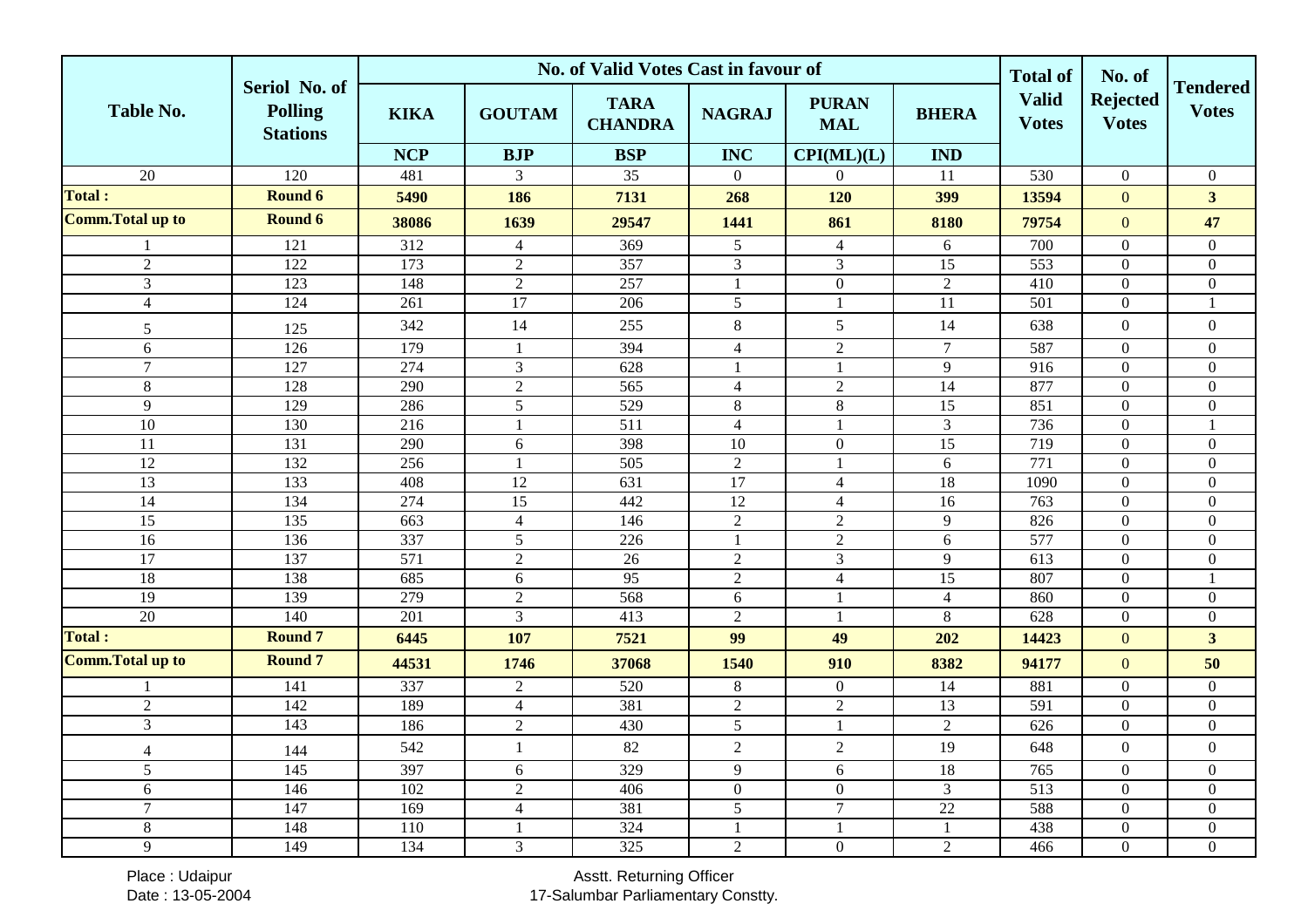|                          |                                                    |                  |                         | No. of Valid Votes Cast in favour of |                  |                            |                 | <b>Total of</b>              | No. of                          |                                 |
|--------------------------|----------------------------------------------------|------------------|-------------------------|--------------------------------------|------------------|----------------------------|-----------------|------------------------------|---------------------------------|---------------------------------|
| <b>Table No.</b>         | Seriol No. of<br><b>Polling</b><br><b>Stations</b> | <b>KIKA</b>      | <b>GOUTAM</b>           | <b>TARA</b><br><b>CHANDRA</b>        | <b>NAGRAJ</b>    | <b>PURAN</b><br><b>MAL</b> | <b>BHERA</b>    | <b>Valid</b><br><b>Votes</b> | <b>Rejected</b><br><b>Votes</b> | <b>Tendered</b><br><b>Votes</b> |
|                          |                                                    | <b>NCP</b>       | <b>BJP</b>              | <b>BSP</b>                           | <b>INC</b>       | CPI(ML)(L)                 | <b>IND</b>      |                              |                                 |                                 |
| $\overline{10}$          | 150                                                | 223              | 6                       | 351                                  | 3                | $\boldsymbol{0}$           | $\overline{4}$  | 587                          | $\boldsymbol{0}$                | $\overline{c}$                  |
| 11                       | $\overline{151}$                                   | 342              | $\overline{4}$          | 130                                  | $\mathfrak{Z}$   | $\sqrt{2}$                 | 10              | 491                          | $\mathbf{0}$                    | $\boldsymbol{0}$                |
| 12                       | 152                                                | 263              | $\mathfrak{Z}$          | 280                                  | $\mathfrak{S}$   | 6                          | 10              | 567                          | $\boldsymbol{0}$                |                                 |
| 13                       | 153                                                | 359              | $\overline{5}$          | 397                                  | $\overline{16}$  | $\overline{2}$             | $\overline{16}$ | 795                          | $\mathbf{0}$                    | $\boldsymbol{0}$                |
| 14                       | 154                                                | 197              | $\overline{\mathbf{1}}$ | 462                                  | $\overline{4}$   | $\overline{3}$             | $\overline{4}$  | $\overline{671}$             | $\boldsymbol{0}$                | $\overline{0}$                  |
| 15                       | 155                                                | 222              | $6\,$                   | 455                                  | $\overline{12}$  | $6\,$                      | $\overline{9}$  | 710                          | $\boldsymbol{0}$                | $\boldsymbol{0}$                |
| 16                       | 156                                                | 139              | $\overline{1}$          | 388                                  | $\overline{4}$   |                            | $\sqrt{2}$      | 535                          | $\boldsymbol{0}$                | $\overline{0}$                  |
| 17                       | 157                                                | 198              | $10\,$                  | 474                                  | $\overline{4}$   | $\boldsymbol{0}$           | $\sqrt{5}$      | 691                          | $\boldsymbol{0}$                | $\boldsymbol{0}$                |
| 18                       | 158                                                | 221              | $\sqrt{2}$              | 517                                  | 5                | $\mathfrak{Z}$             | $\sqrt{5}$      | 753                          | $\boldsymbol{0}$                | $\boldsymbol{0}$                |
| $\overline{19}$          | 159                                                | 118              | $\overline{4}$          | 319                                  | 5                | $\overline{2}$             | 5               | 453                          | $\mathbf{0}$                    | $\boldsymbol{0}$                |
| 20                       | 160                                                | 185              | 6                       | 322                                  | $\overline{4}$   | $\mathbf{0}$               | $\mathbf{0}$    | 517                          | $\mathbf{0}$                    | 1                               |
| <b>Total:</b>            | <b>Round 8</b>                                     | 4633             | 73                      | 7273                                 | 99               | 44                         | 164             | 12286                        | $\mathbf{0}$                    | $\overline{\mathbf{4}}$         |
| <b>Comm. Total up to</b> | <b>Round 8</b>                                     | 49164            | 1819                    | 44341                                | 1639             | 954                        | 8546            | 106463                       | $\boldsymbol{0}$                | 54                              |
| -1                       | 161                                                | 276              | 5                       | 612                                  | $10\,$           | $\overline{2}$             | $\,8\,$         | 913                          | $\boldsymbol{0}$                | $\overline{0}$                  |
| $\sqrt{2}$               | 162                                                | $\overline{213}$ | $\sqrt{5}$              | 531                                  | $8\,$            | $\boldsymbol{0}$           | $6\,$           | 763                          | $\boldsymbol{0}$                | $\boldsymbol{0}$                |
| $\mathfrak{Z}$           | 163                                                | 200              | $\overline{2}$          | 478                                  | $\sqrt{2}$       | $\mathfrak{Z}$             | $\sqrt{5}$      | 690                          | $\boldsymbol{0}$                | $\boldsymbol{0}$                |
| $\overline{4}$           | 164                                                | 171              | $\overline{7}$          | 377                                  | $8\,$            | $\sqrt{6}$                 | $\overline{10}$ | 579                          | $\mathbf{0}$                    | $\boldsymbol{0}$                |
| 5                        | 165                                                | 206              | 6                       | 517                                  | 6                | 5                          | 22              | 762                          | $\mathbf{0}$                    | $\overline{0}$                  |
| 6                        | 166                                                | 193              | $\,8\,$                 | 664                                  | $\overline{12}$  | $\overline{4}$             | $\overline{11}$ | 892                          | $\boldsymbol{0}$                | $\overline{0}$                  |
| $\overline{7}$           | 167                                                | 144              | $\overline{0}$          | 419                                  | $\mathbf{1}$     | $\boldsymbol{0}$           | $\overline{2}$  | 566                          | $\overline{0}$                  | $\overline{0}$                  |
| $\,8\,$                  | 168                                                | 176              | $\overline{2}$          | 328                                  | $\sqrt{2}$       | $\overline{1}$             | $6\,$           | $\overline{515}$             | $\mathbf{0}$                    | $\boldsymbol{0}$                |
| 9                        | 169                                                | $\overline{322}$ | $\overline{7}$          | 257                                  | $\overline{2}$   | $\mathbf{1}$               | $\mathbf{1}$    | 590                          | $\boldsymbol{0}$                | $\boldsymbol{0}$                |
| 10                       | 170                                                | 161              | $\mathfrak{Z}$          | 282                                  | $\boldsymbol{0}$ | $\boldsymbol{0}$           | 9               | 455                          | $\boldsymbol{0}$                | $\boldsymbol{0}$                |
| $\overline{11}$          | 171                                                | 200              | $\overline{1}$          | 437                                  | $\mathbf{1}$     | $\boldsymbol{0}$           | $\overline{3}$  | 642                          | $\boldsymbol{0}$                | $\boldsymbol{0}$                |
| $\overline{12}$          | 172                                                | 188              | $\overline{4}$          | 491                                  | $\mathfrak{Z}$   | $\overline{2}$             | 6               | 694                          | $\mathbf{0}$                    | $\overline{0}$                  |
| 13                       | 173                                                | 108              | $\mathbf{0}$            | 354                                  | $\mathbf{1}$     | $\overline{1}$             | $\overline{3}$  | 467                          | $\overline{0}$                  | $\overline{0}$                  |
| 14                       | 174                                                | 292              | $\overline{2}$          | 444                                  | $6\,$            | $\overline{2}$             | 9               | 755                          | $\boldsymbol{0}$                | $\boldsymbol{0}$                |
| $\overline{15}$          | 175                                                | 140              | $\sqrt{2}$              | 290                                  | $\sqrt{2}$       | $\mathbf{0}$               | $\overline{2}$  | 436                          | $\mathbf{0}$                    | $\overline{0}$                  |
| 16                       | 176                                                | 213              | $\overline{3}$          | 222                                  | $\overline{2}$   | $\mathbf{1}$               | 6               | 447                          | $\mathbf{0}$                    | $\overline{0}$                  |
| $\overline{17}$          | 177                                                | 155              | $\mathfrak{Z}$          | 536                                  | $\sqrt{2}$       | $\mathbf{1}$               | $\,8\,$         | $\overline{705}$             | $\mathbf{0}$                    | $\boldsymbol{0}$                |
| $\overline{18}$          | 178                                                | 174              | $\mathfrak{Z}$          | 414                                  | $\mathbf{1}$     | $\sqrt{5}$                 | $\sqrt{2}$      | 599                          | $\boldsymbol{0}$                | $\boldsymbol{0}$                |
| 19                       | 179                                                | 178              | $\overline{3}$          | 499                                  | $\mathbf{1}$     | $\overline{2}$             | $\overline{4}$  | 687                          | $\boldsymbol{0}$                | $\boldsymbol{0}$                |
| 20                       | 180                                                | 182              | $\boldsymbol{0}$        | 483                                  | $\overline{4}$   | $\overline{1}$             | $\overline{7}$  | 677                          | $\boldsymbol{0}$                | $\boldsymbol{0}$                |
| <b>Total:</b>            | <b>Round 9</b>                                     | 3892             | 66                      | 8635                                 | 74               | 37                         | 130             | 12834                        | $\mathbf{0}$                    | $\bf{0}$                        |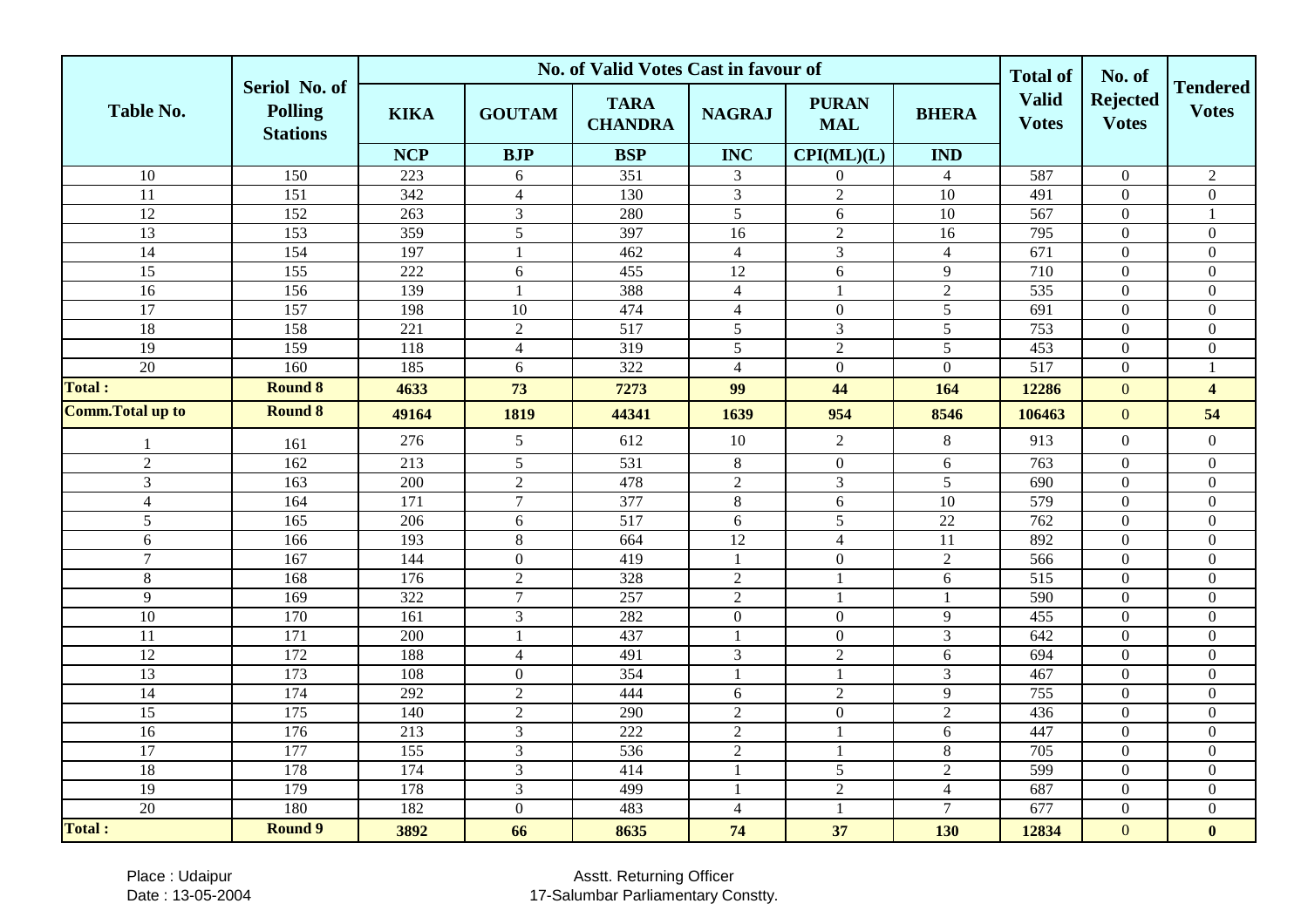|                          |                                                    |                  | No. of Valid Votes Cast in favour of | <b>Total of</b>               | No. of           |                            |                 |                              |                                 |                                 |
|--------------------------|----------------------------------------------------|------------------|--------------------------------------|-------------------------------|------------------|----------------------------|-----------------|------------------------------|---------------------------------|---------------------------------|
| <b>Table No.</b>         | Seriol No. of<br><b>Polling</b><br><b>Stations</b> | <b>KIKA</b>      | <b>GOUTAM</b>                        | <b>TARA</b><br><b>CHANDRA</b> | <b>NAGRAJ</b>    | <b>PURAN</b><br><b>MAL</b> | <b>BHERA</b>    | <b>Valid</b><br><b>Votes</b> | <b>Rejected</b><br><b>Votes</b> | <b>Tendered</b><br><b>Votes</b> |
|                          |                                                    | <b>NCP</b>       | <b>BJP</b>                           | <b>BSP</b>                    | <b>INC</b>       | CPI(ML)(L)                 | <b>IND</b>      |                              |                                 |                                 |
| <b>Comm. Total up to</b> | <b>Round 9</b>                                     | 53056            | 1885                                 | 52976                         | 1713             | 991                        | 8676            | 119297                       | $\overline{0}$                  | 54                              |
|                          | 181                                                | 315              | 6                                    | 535                           | 30               | $\overline{4}$             | $\overline{15}$ | 905                          | $\boldsymbol{0}$                | $\overline{0}$                  |
| $\sqrt{2}$               | 182                                                | 301              | $\tau$                               | 314                           | $\mathfrak{Z}$   | $\sqrt{2}$                 | 23              | 650                          | $\boldsymbol{0}$                | $\boldsymbol{0}$                |
| $\overline{3}$           | 183                                                | 225              | $\mathfrak{Z}$                       | 160                           | $\mathbf{1}$     | $\overline{4}$             | $\overline{2}$  | 395                          | $\boldsymbol{0}$                | $\boldsymbol{0}$                |
| $\overline{4}$           | 184                                                | $\overline{616}$ | 17                                   | 120                           | $\overline{4}$   | $\overline{3}$             | $\overline{17}$ | 777                          | $\overline{0}$                  | $\overline{0}$                  |
| 5                        | 185                                                | 267              | $\sqrt{2}$                           | 204                           | $\overline{3}$   | $\mathfrak{Z}$             | 6               | 485                          | $\overline{0}$                  | $\boldsymbol{0}$                |
| 6                        | 186                                                | 243              | $\overline{3}$                       | 405                           | $\sqrt{2}$       | $\overline{2}$             | 6               | 661                          | $\boldsymbol{0}$                | $\overline{2}$                  |
| $\overline{7}$           | 187                                                | 212              | $\mathfrak{Z}$                       | 364                           | $\sqrt{2}$       | 3                          | 15              | 599                          | $\mathbf{0}$                    | $\boldsymbol{0}$                |
| $\,8\,$                  | 188                                                | 331              | $\overline{5}$                       | 275                           | $\overline{5}$   |                            | $\overline{29}$ | 646                          | $\overline{0}$                  | $\overline{0}$                  |
| 9                        | 189                                                | 240              | $\overline{9}$                       | 570                           | $\sqrt{6}$       | $\mathfrak{Z}$             | $\overline{9}$  | 837                          | $\overline{0}$                  | $\boldsymbol{0}$                |
| 10                       | 190                                                | 181              | $\mathfrak{Z}$                       | 433                           | 13               | $\overline{3}$             | 6               | 639                          | $\boldsymbol{0}$                | $\boldsymbol{0}$                |
| 11                       | 191                                                | 143              | 9                                    | 383                           | $\overline{4}$   | $\mathbf{1}$               | 9               | 549                          | $\boldsymbol{0}$                | $\boldsymbol{0}$                |
| $\overline{12}$          | 192                                                | 197              | 9                                    | 500                           | $\overline{4}$   | $\mathbf{1}$               | 9               | 720                          | $\overline{0}$                  | $\boldsymbol{0}$                |
| 13                       | 193                                                | 354              |                                      | 320                           | $6\,$            | $\overline{2}$             | $8\,$           | 691                          | $\overline{0}$                  |                                 |
| $\overline{14}$          | 194                                                | 152              | $\mathbf{0}$                         | $\overline{206}$              | $\sqrt{2}$       | $\mathbf{0}$               | $\overline{2}$  | 362                          | $\overline{0}$                  | $\boldsymbol{0}$                |
| $\overline{15}$          | 195                                                | 338              | $\overline{9}$                       | $\frac{326}{ }$               | $\overline{13}$  | $\overline{3}$             | $\overline{14}$ | 703                          | $\overline{0}$                  | $\mathbf{0}$                    |
| 16                       | 196                                                | 449              | $\overline{10}$                      | 437                           | $\boldsymbol{2}$ | 6                          | 15              | 919                          | $\overline{0}$                  | $\overline{0}$                  |
| $\overline{17}$          | 197                                                | 207              | $\mathbf{0}$                         | 370                           | $\mathbf{1}$     | $\overline{2}$             | $\sqrt{2}$      | 582                          | $\Omega$                        | $\boldsymbol{0}$                |
| $\overline{18}$          | 198                                                | 244              | $\overline{5}$                       | 341                           | $\overline{7}$   | $\overline{2}$             | $\overline{35}$ | 634                          | $\boldsymbol{0}$                | $\boldsymbol{0}$                |
| 19                       | 199                                                | $\overline{135}$ | $\overline{1}$                       | 459                           | $\overline{7}$   | $\mathbf{0}$               | $\overline{13}$ | 615                          | $\overline{0}$                  | $\overline{0}$                  |
| $\overline{20}$          | $\overline{200}$                                   | 335              | $\overline{2}$                       | 254                           | $\overline{9}$   | $\overline{0}$             | 9               | $\overline{609}$             | $\boldsymbol{0}$                | $\overline{3}$                  |
| <b>Total:</b>            | <b>Round 10</b>                                    | 5485             | 104                                  | 6976                          | 124              | 45                         | 244             | 12978                        | $\overline{0}$                  | 6                               |
| <b>Comm. Total up to</b> | <b>Round 10</b>                                    | 58541            | 1989                                 | 59952                         | 1837             | 1036                       | 8920            | 132275                       | $\overline{0}$                  | 60                              |
|                          | 201                                                | 175              | 5                                    | 282                           | $\overline{4}$   | 3                          | $\overline{3}$  | 472                          | $\boldsymbol{0}$                | $\boldsymbol{0}$                |
| $\overline{c}$           | 202                                                | 174              | $\sqrt{5}$                           | 377                           | 5                |                            | 10              | 572                          | $\boldsymbol{0}$                | $\boldsymbol{0}$                |
| 3                        | 203                                                | 205              | $5\phantom{.0}$                      | 438                           | $\overline{4}$   | $\overline{1}$             | 23              | 676                          | $\boldsymbol{0}$                | $\boldsymbol{0}$                |
| $\overline{4}$           | 204                                                | 213              | $\overline{7}$                       | 473                           | $\mathfrak{Z}$   | $\mathbf{1}$               | 6               | 703                          | $\overline{0}$                  | $\boldsymbol{0}$                |
| 5                        | 205                                                | 476              | $\overline{4}$                       | 310                           | $\overline{2}$   | $\overline{2}$             | $\overline{13}$ | 807                          | $\overline{0}$                  | $\boldsymbol{0}$                |
| 6                        | 206                                                | $\overline{261}$ | $\overline{3}$                       | 178                           | $\overline{13}$  | $\overline{2}$             | 21              | 478                          | $\boldsymbol{0}$                | $\sqrt{2}$                      |
| $\tau$                   | 207                                                | 338              | $\overline{4}$                       | 353                           | 9                | $\overline{2}$             | $\overline{15}$ | $\overline{721}$             | $\boldsymbol{0}$                | 1                               |
| $8\,$                    | 208                                                | $\overline{225}$ | $\mathbf{1}$                         | 304                           | 15               | 6                          | 108             | 659                          | $\boldsymbol{0}$                | $\boldsymbol{0}$                |
| $\overline{9}$           | 209                                                | 404              | $\overline{4}$                       | 227                           | $6\,$            | $\overline{3}$             | 128             | 772                          | $\boldsymbol{0}$                | $\overline{0}$                  |
| $\overline{10}$          | 210                                                | 476              | $\overline{17}$                      | 327                           | 9                | 9                          | $\overline{36}$ | 874                          | $\boldsymbol{0}$                | $\boldsymbol{0}$                |
| 11                       | 211                                                | 383              | 13                                   | 344                           | 27               | 12                         | 140             | 919                          | $\boldsymbol{0}$                | $\overline{0}$                  |